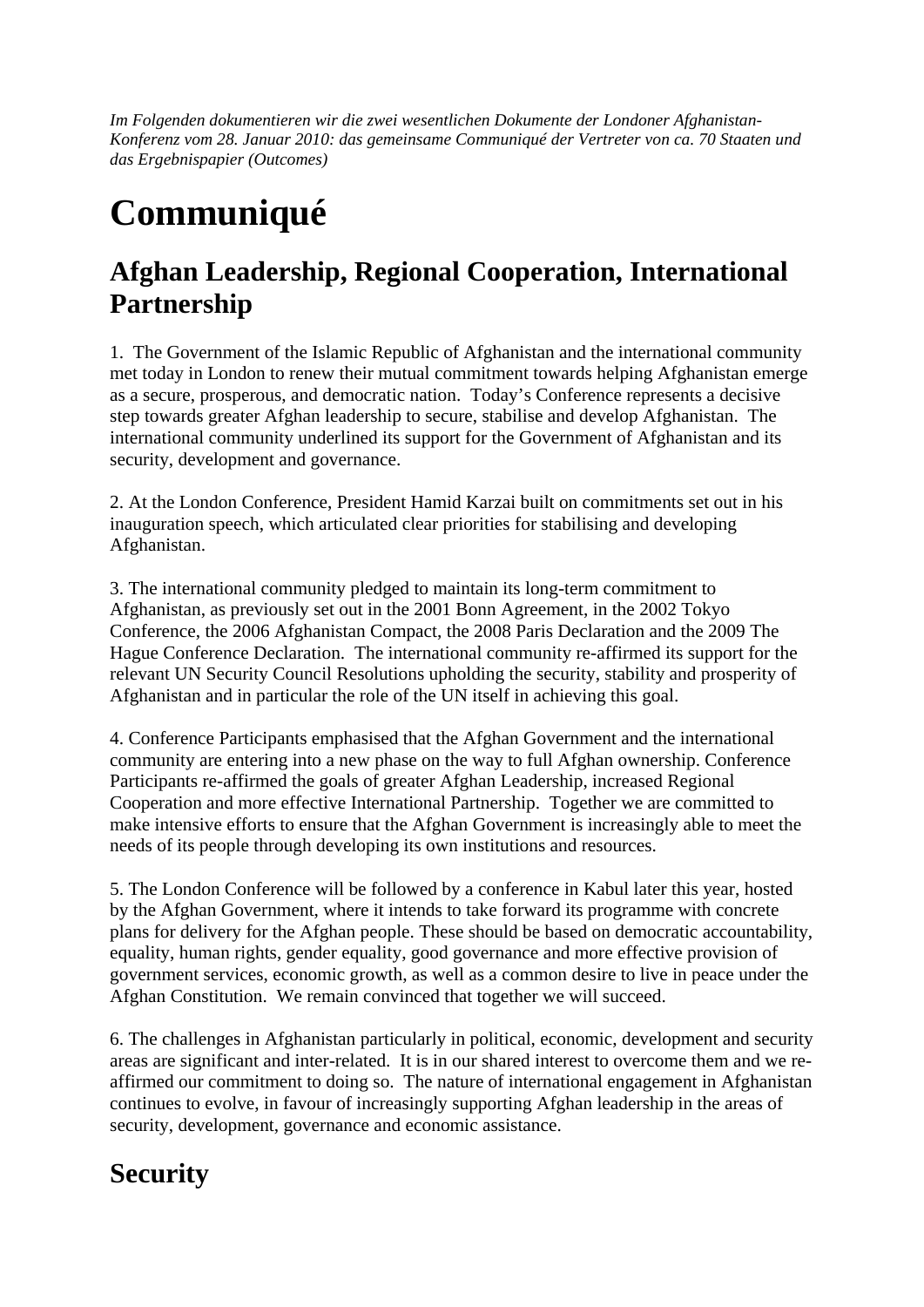7. Conference Participants expressed gratitude to Afghan citizens, Afghan National Security Forces (ANSF), and to those nations whose citizens and military personnel have served in Afghanistan. Conference Participants expressed their sorrow for all those who have made the ultimate sacrifice for a secure and stable Afghanistan. Conference Participants also thanked those countries that have provided transit and related facilities to International Security Assistance Force (ISAF) and the ANSF.

8. Conference Participants reiterated their resolve to combat terrorism, in particular Al Qaeda, and commended Afghan efforts to this end. Conference Participants condemned in the strongest terms all attacks by the Taliban and their extremist allies, including Improvised Explosive Devices, suicide attacks and abductions, targeting civilians, and Afghan and international forces. These attacks undermine stabilisation, reconstruction and development efforts in Afghanistan.

9. Conference Participants noted that most civilian casualties are caused by insurgent attacks. Conference Participants welcomed the determination by ISAF, in partnership with the Afghan Government and ANSF, to continue to do their utmost to protect and further reduce the risk to civilians and jointly to investigate civilian casualties.

10. Conference Participants welcomed the progress made by the Afghan security forces as they increasingly take responsibility for military operations. Conference Participants also welcomed the Government of Afghanistan's stated goal of the ANSF taking the lead and conducting the majority of operations in the insecure areas of Afghanistan within three years and taking responsibility for physical security within five years. To help realise this, the international community committed to continue to improve the capability and effectiveness of the ANSF. Conference Participants also committed to providing the necessary support to the phased growth and expansion of the Afghan National Army (ANA) and Afghan National Police (ANP) in order to reach 171,600 and 134,000 personnel by October 2011, as approved by the Joint Coordination and Monitoring Board (JCMB) on 20 January 2010. The international community also showed its full support for the continued development and implementation of the National Police Strategy. Beyond this, the Government of Afghanistan and the international community will decide if this is sufficient, based on the prevailing security situation and long term sustainability.

11. Conference Participants welcomed the decision by the North Atlantic Council, in close consultation with non-North Atlantic Treaty Organisation (NATO) ISAF partners, in full agreement with the Government of Afghanistan and in accordance with United Nations Security Council Resolution (UNSCR) 9762, to develop, by the Kabul Conference, a plan for phased transition to Afghan security lead province by province, including the conditions on which transition will be based. Further to this, Conference Participants welcomed the shared commitment to create the conditions to allow for transition as rapidly as possible. This is with a view to a number of provinces transitioning to ANSF lead, providing conditions are met, by late 2010/early 2011, with ISAF moving to a supporting role within those provinces. Conference Participants welcomed the intention to establish a process among the Government of Afghanistan, ISAF and other key international partners to assess progress and monitor in areas other than security that influence transition.

12. Conference Participants welcomed: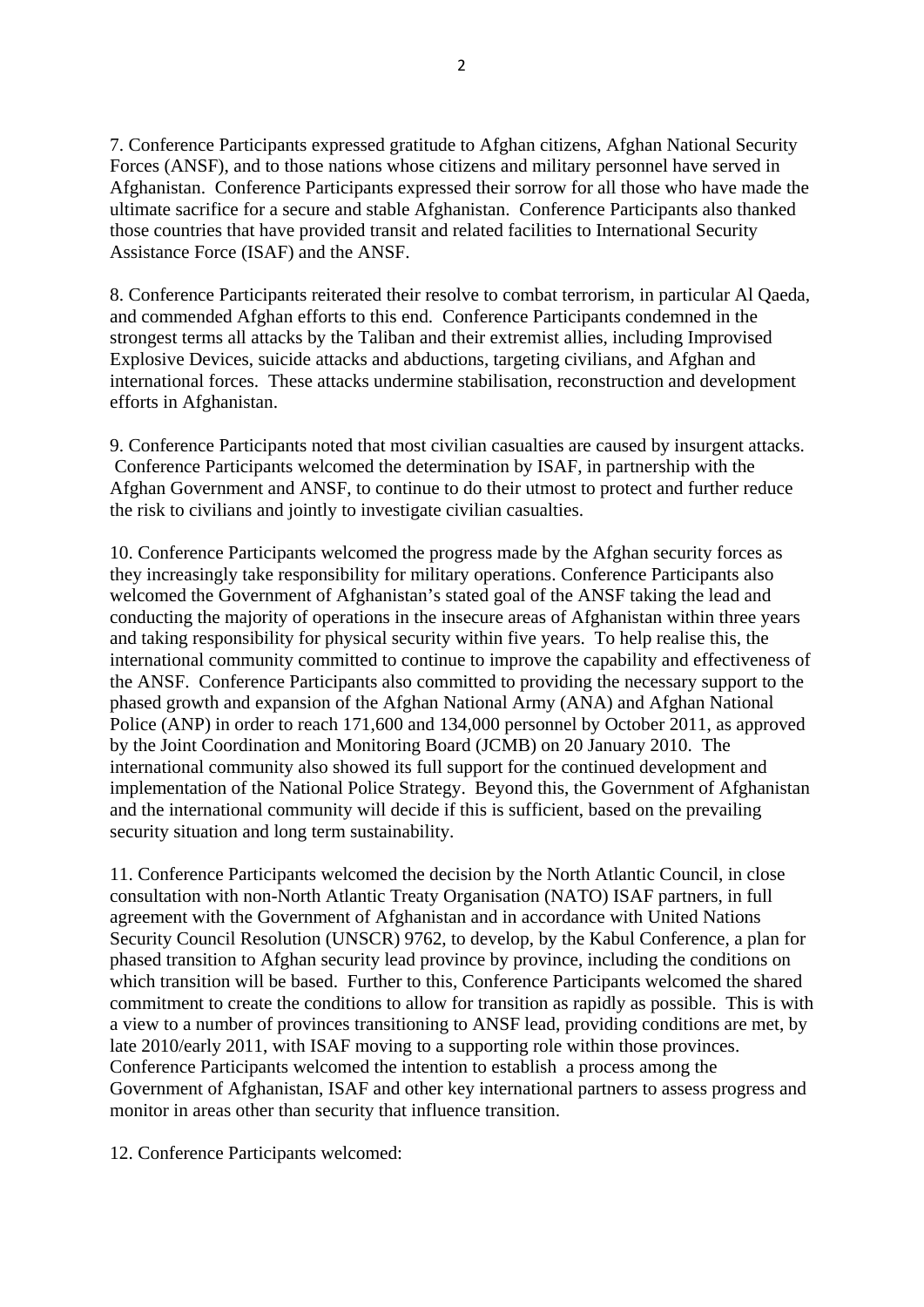- ISAF's increased focus on partnering ANSF and the principle that Afghan forces should progressively assume the leading role in all stages of operations;
- the Government of Afghanistan's determination to assume greater responsibility for detentions, in keeping with the growth of Afghan capacity, in accordance with international standards and applicable national and international law;
- the contribution the NATO Training Mission-Afghanistan (NTM-A) is making towards the growth and expansion of the ANSF and urged the international community to meet outstanding requirements for trainers and mentoring teams, and to continue efforts in this respect;
- the contribution made by EUPOL to monitoring, mentoring and advising the Ministry of Interior and supporting national and provincial level Afghan-led police reform and urged partners to reinforce and provide logistical support to EUPOL, especially in the provinces;
- bilateral support to the ANSF from a range of countries and urged the international community to coordinate closely in this work with the NTM-A and EUPOL, including through the International Police Coordination Board (IPCB);
- the Government of Afghanistan's commitment to continue development of a National Security Strategy with the support of the international community; and
- the Government of Afghanistan's commitment to devise and implement a National Security Policy, which is to be presented at the Kabul Conference and which outlines the security infrastructure and roles and responsibilities of the different security agencies.

13. In the context of a comprehensive, Afghan-led approach, Conference Participants reinforced the need for an effective and enduring framework to create and consolidate a stable and secure environment in which Afghan men and women of all backgrounds and perspectives can contribute to the reconstruction of their country. In this context, Conference Participants welcomed the plans of the Government of Afghanistan to offer an honourable place in society to those willing to renounce violence, participate in the free and open society and respect the principles that are enshrined in the Afghan constitution, cut ties with Al-Qaeda and other terrorist groups, and pursue their political goals peacefully.

14. Conference Participants welcomed:

- the Government of Afghanistan's commitment to reinvigorate Afghan-led reintegration efforts by developing and implementing an effective, inclusive, transparent and sustainable national Peace and Reintegration Programme;
- plans to convene a Grand Peace Jirga before the Kabul Conference; and
- the international community's commitment to establish a Peace and Reintegration Trust Fund to finance the Afghan-led Peace and Reintegration Programme. Conference Participants welcomed pledges to the Trust Fund and encouraged all those who wish to support peace-building and stabilisation efforts in Afghanistan to contribute to this important initiative.

15. Conference Participants recognised the seriousness of the humanitarian situation in different areas of the country, particularly food insecurity. Conference Participants invited the international community to support the 2010 Humanitarian Action Plan.

#### **Development and governance**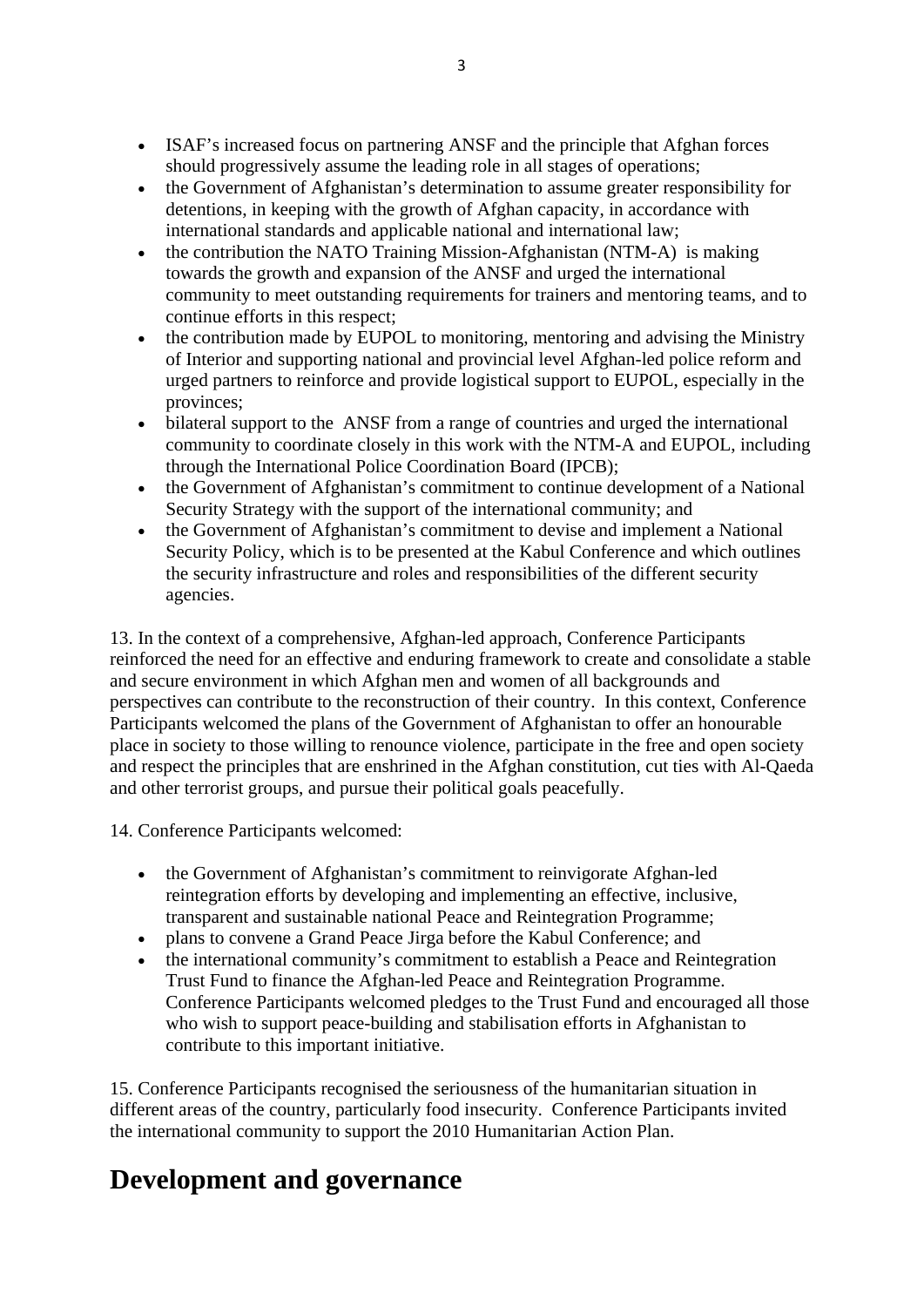16. Afghanistan faces formidable development challenges, which require sustained, long-term support from the international community. A better coordinated and resourced civilian effort is critical to overcoming these challenges. Economic growth, respect for Rule of Law and human rights alongside creation of employment opportunities, and good governance for all Afghans are also critical to counter the appeal of the insurgency, as well as being vital to greater stability in Afghanistan.

17. The international community noted the progress that the Afghan Government has made on economic development, including reaching the completion point under the Heavily Indebted Poor Countries Initiative, which will provide Afghanistan with up to \$1.6 billion in debt relief from major creditors. This takes total debt relief to around \$11 billion. Conference Participants agreed that the priority, as established by the Government of Afghanistan, is accelerated progress on agriculture, human resources development and infrastructure, and to ensure these are underpinned by expanded capacity and structural reforms. Conference Participants looked forward to the new economic development plan, and to the start of discussions on a new Afghan-led IMF programme and to continued IMF in-country engagement.

18. Conference Participants welcomed the Government of Afghanistan's commitment to assume increasing financial responsibility for its own affairs, and underlined that critical reforms were needed to maximise domestic earnings, with a view to attaining fiscal sustainability over time, including:

- increasing tax and customs revenues:
- restructuring public enterprises in order to ensure greater accountability and efficiency; and
- pursuing the Road Map of the 2007 Enabling Environment Conference as reflected in the ANDS;
- continuing regulatory reforms including implementation of the new mining regulations and bearing in mind Afghanistan's current commitments under the Extractive Industries Transparency Initiative.

19. Conference Participants welcomed:

- the Government of Afghanistan's plans for more coherent and better coordinated development. This involves aligning key ministries into development and governance clusters and refining the Afghan National Development Strategy development priorities, in particular infrastructure, rural development, human resources development, agriculture and the main areas of governance. It also involves developing a work plan, which should be completed by the Kabul Conference;
- Conference Participants supported the ambition of the Government of Afghanistan whereby donors increase the proportion of development aid delivered through the Government of Afghanistan to 50% in the next two years, including through multi donor trust funds that support the Government budget e.g. the Afghanistan Reconstruction Trust Fund and the Law and Order Trust Fund for Afghanistan. But this support is conditional on the Government's progress in further strengthening public financial management systems, reducing corruption, improving budget execution, developing a financing strategy and Government capacity towards the goal. Conference Participants confirmed their intention to establish a detailed roadmap with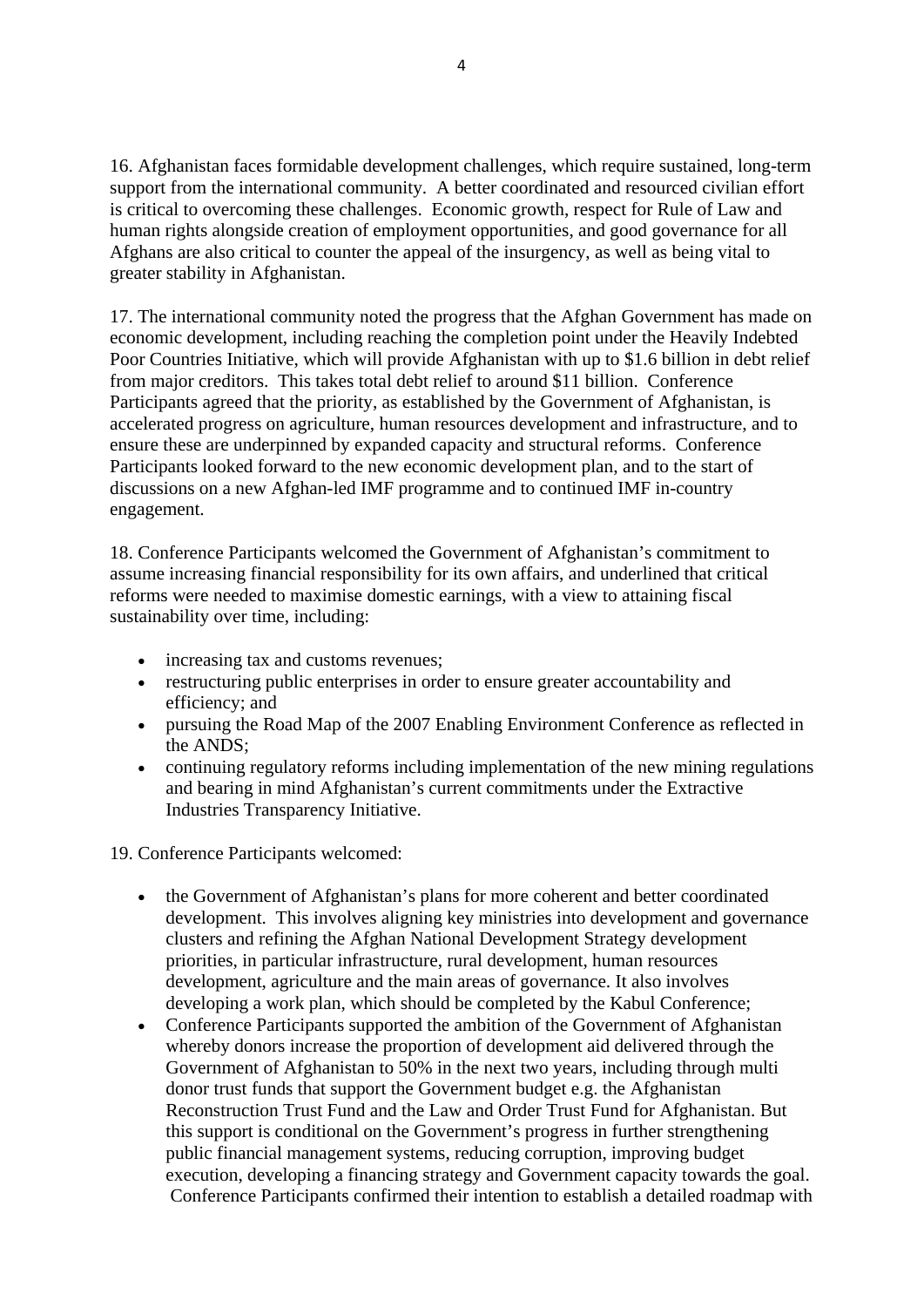the Government of Afghanistan, before the Kabul Conference, and to provide technical assistance to help develop the Government's capacity to achieve its goal;

• The Government of Afghanistan's plans to implement budgetary reforms, to increase budget execution rates and to take steps to improve domestic revenue collection in parallel with enhancing anti-corruption practices and institutions with the aim of achieving fiscal sustainability.

20. Conference Participants welcomed the Government of Afghanistan's commitment to develop an overall plan for more effective and accountable national civilian institutions, including the civil service. They welcomed the Government of Afghanistan's decision to approve the Sub-National Governance Policy and prepare implementing legislation in advance of the Kabul Conference. Conference Participants committed to support the enhancement of sub-national governance through the Government of Afghanistan's single framework of priority programmes. To facilitate its implementation, the Government of Afghanistan intends to publish the criteria for administrative boundaries. Conference Participants welcomed commitments made by the Government of Afghanistan and urged the international community to provide additional support to train 12,000 sub-national civil servants in core administrative functions in support of provincial and district governors by the end of 2011.

21. Conference Participants acknowledge the Government of Afghanistan's increasing efforts to implement the National Justice Programme with a view to making more transparent, fair, and accessible provision of justice available to all Afghans equally.

22. Conference Participants commended the Government of Afghanistan's commitment to improve access to justice and respect for human rights, including through its Justice and Human Rights Programme, political and financial support for the Afghanistan Independent Human Rights Commission, and the adoption and implementation of a new national policy as soon as possible on relations between the formal justice system and dispute resolution councils. The Government of Afghanistan reiterated its commitment to protect and promote the human rights of all Afghan citizens and to make Afghanistan a place where men and women enjoy security, equal rights, and equal opportunities in all spheres of life. Conference Participants also committed to strengthening the role of civil society.

23. Conference Participants welcomed the Government of Afghanistan's whole-ofgovernment approach to fighting corruption, and its ongoing work to mount a concerted effort to tackle the key drivers of corruption, through development of clear and objective benchmarks and implementation plans, in advance of the Kabul Conference, including but not limited to:

- empowering an independent High Office of Oversight to investigate and sanction corrupt officials, and lead the fight against corruption, through decree within one month;
- during 2010, establishing a statutory basis for related anti-corruption bodies, including the Major Crimes Task Force and the Anti-Corruption Tribunal, guaranteeing their long-term independence;
- enhancing the effectiveness of the senior civil service appointments and vetting process and revising the civil service code. This will include, by the time of the Kabul Conference, identifying the top level civil service appointments;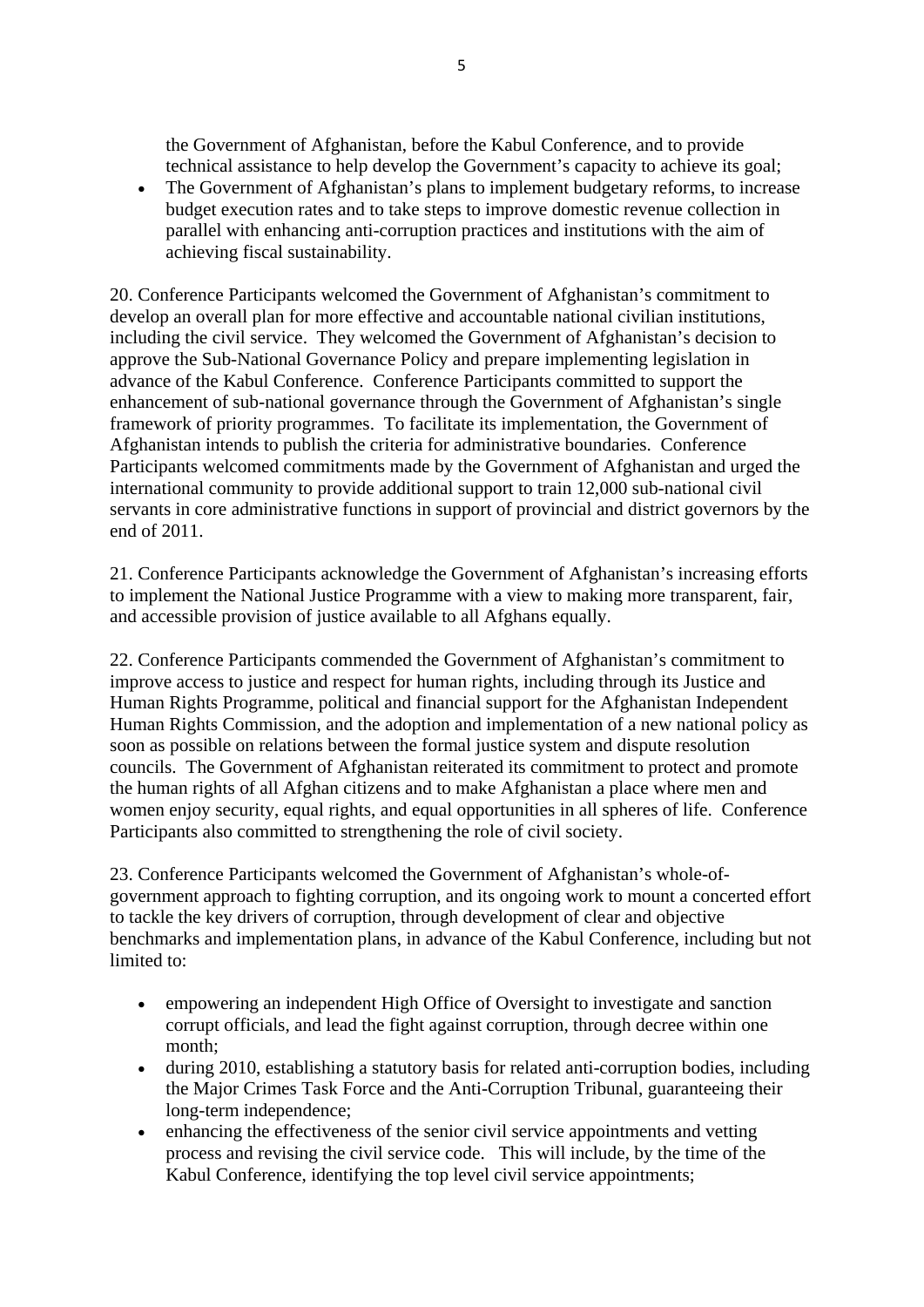- the intention of the President to issue a decree prohibiting close relatives of Ministers, Ministerial advisers, Members of Parliament, Governors and some Deputy Ministers from serving in customs and revenue collection departments throughout government;
- as a priority during 2010, adopting comprehensive legislation agenda to make Afghan laws consistent with the United Nations Convention Against Corruption, including the Anti-Corruption Penal Code, to expand provisions related to asset declaration; and
- inviting Afghan and other eminent experts to participate in an independent Ad Hoc Monitoring and Evaluation Mission which will make its first monitoring visit to Afghanistan within three months, develop clear and objective benchmarks for progress and prepare periodic reports on national and international activity for the Afghan President, Parliament and people, as well as the international community.

24. Conference Participants committed to helping the Government of Afghanistan's anticorruption efforts by providing assistance to the new institutions and committed to increase the transparency and effectiveness of its own aid in line with the June 2008 Paris Conference Declaration and the United Nations Convention Against Corruption. In particular, Conference Participants agreed to:

- work with the proposed anti-corruption bodies to review existing procedures and investigate instances of corruption that involve internationals; and
- work with the Government to improve procurement processes, including establishing additional measures to ensure due diligence in international contracting procedures.

25. Conference Participants noted the decision by the Afghan Independent Election Commission to postpone Parliamentary elections until 18 September in accordance with the Afghan Constitution and electoral law. In this regard, Conference Participants welcomed the Government of Afghanistan's commitment to ensuring the integrity of the 2010 Parliamentary elections and to preventing any irregularities and misconduct. Conference Participants also welcomed the Government of Afghanistan's commitment to work closely with the UN to build on the lessons learned from the 2009 elections to deliver improvements to the electoral process in 2010 and beyond.

26. The international community welcomed the Government of Afghanistan's commitment to implement the National Action Plan for Women of Afghanistan and to implement the Elimination of Violence Against Women Law. Conference Participants welcomed the Government of Afghanistan's commitment to strengthen the participation of women in all Afghan governance institutions including elected and appointed bodies and the civil service.

27. Conference Participants emphasised the pernicious links between the narcotics trade, the insurgency and other criminal activity, including corruption and human trafficking. Conference Participants therefore welcomed:

- the recent progress the Government of Afghanistan has made including the 22% reduction in poppy cultivation last year and increase in the number of poppy free provinces from 6 in 2006 to 20 in 2009;
- the undertaking by the Government of Afghanistan to update the National Drugs Control Strategy during 2010, which will include targeted programmes of agricultural development and the reduction of poppy cultivation;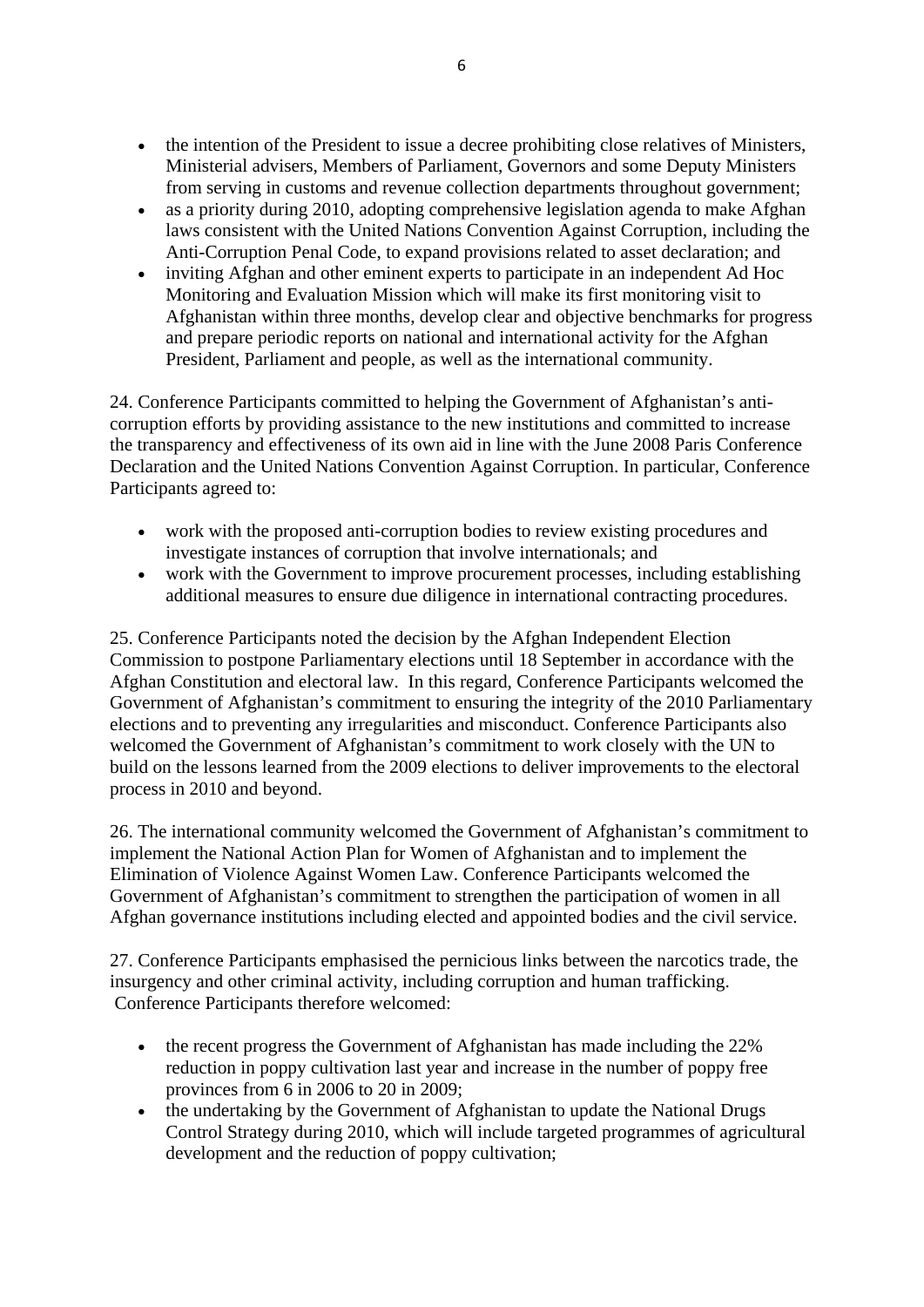- the ongoing support of United Nations Office on Drugs and Crime (UNODC) and the International community to support the Government of Afghanistan to counter this trade;
- the continuation of the "Paris-Moscow" process in counter-acting illegal production, consumption and trafficking of narcotics and the elimination of poppy crops, drug laboratories and stores. Also the interception of drug convoys as well as the continuation of consultations on the marking of pre-cursors and greater bilateral regional cooperation; and
- the contribution to multilateral anti-narcotics efforts by the Plan of Action of the Shanghai Cooperation Organisation Members, adopted in March 2009 by the Special Conference on Afghanistan in Moscow.

#### **Regional cooperation/international architecture**

28. Conference Participants reaffirmed their support for a stable, secure and democratic Afghanistan, acknowledged Afghanistan's potential role as a land-bridge between South Asia, Central Asia, the Middle East and the Far East and renewed their pledge to work together actively to this end. Conference Participants underscored that regionally-owned and steered initiatives stood the best chance of success and welcomed a number of recent initiatives that showed the need for neighbouring and regional partners to work constructively together. In this context Conference Participants noted the recent Istanbul Regional Summit on Friendship and Cooperation in the "Heart of Asia" and its Statement. This regional co-operation includes reaffirming the principles of the Good Neighbourly Relations Declaration of 2002, and working actively for:

- Afghan sovereignty, independence, unity and territorial integrity;
- Non-intervention in Afghanistan's internal affairs and mutual non-interference;
- Afghan-led peace, reintegration and reconciliation efforts;
- Ending support wherever it occurs on each other's territory for illegally-armed groups, parallel structures and illegal financing directed towards destabilising Afghanistan or individual neighbours;
- Combating terrorism including but not limited to increased intelligence- sharing, dismantling the logistical, financial and ideological support for terrorist networks and tackling the causes of radicalisation;
- Development of trans-regional trade and transit; including work on infrastructure and progress on energy, power transmission lines and transport infrastructure, including railway networks;
- Conducive conditions for the return of Afghan refugees; and
- Trans-regional co-operation against the narcotics trade.
- Supporting people-to-people contact, including interaction and exchanges between the civil society, academia, media and private sector.

29. Conference Participants welcomed the fact that Afghanistan and its regional partners would have opportunities in 2010 to develop and co-ordinate contributions to advance these principles. Conference Participants noted the value of a more coherent and structured approach to individual initiatives. In this respect, Conference Participants welcomed the fact that Afghanistan has invited the relevant regional bodies (South Asian Association for Regional Cooperation, Regional Economic Cooperation Conference on Afghanistan, Shanghai Cooperation Organisation and Economic Cooperation Organisation in accordance with their respective mandates) and others including the Organisation of the Islamic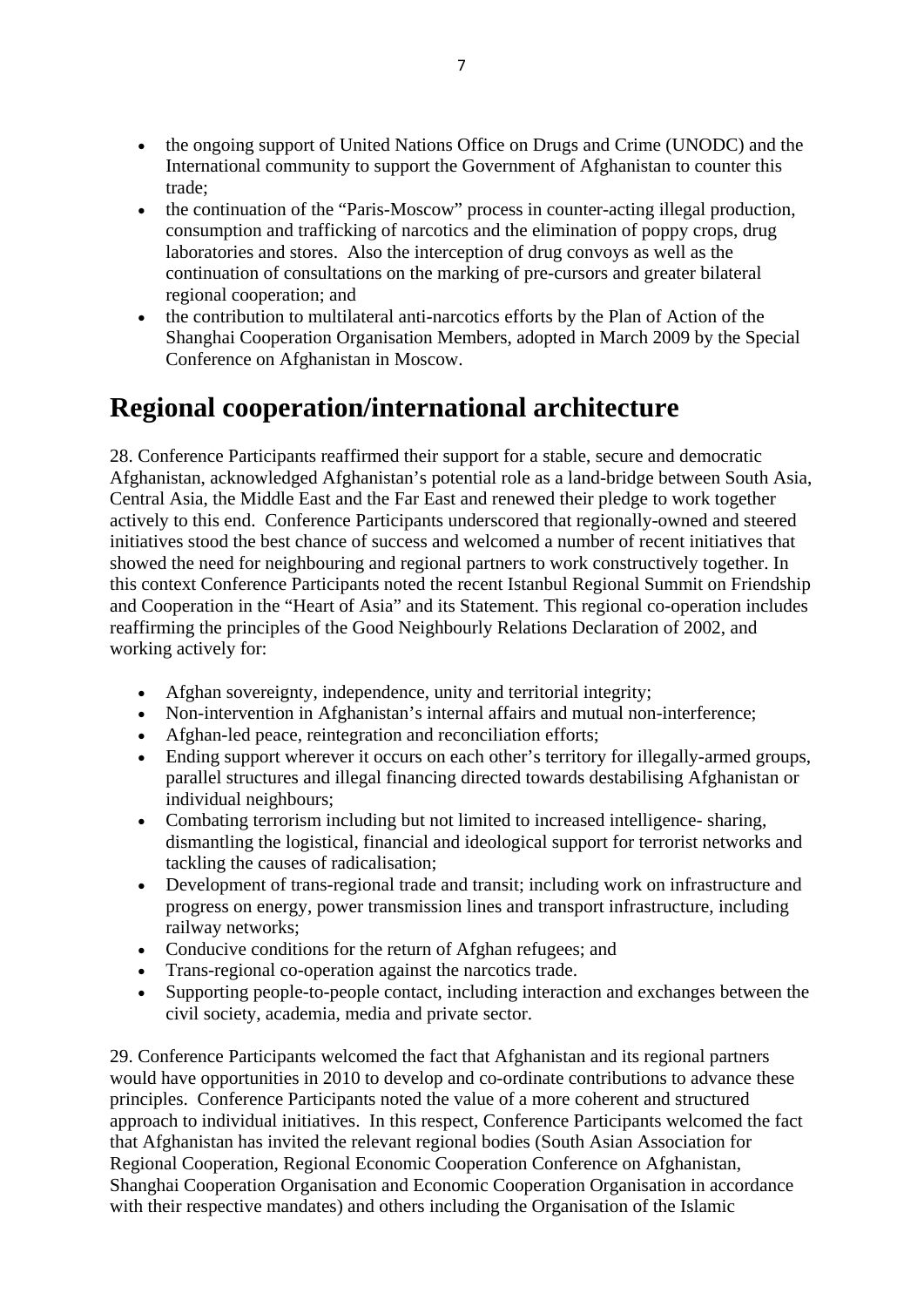Conference (OIC) to develop as soon as possible a co-ordinated plan for Afghanistan's regional engagement. Conference Participants invited the countries, regional organisations and fora concerned to offer regular updates, including at the Kabul Conference.

30. Emphasising the theme of enriching regional cooperation, Conference Participants welcomed the contribution made by specific bilateral and regional projects including that of the OIC on education and tackling radicalisation, the OSCE and the Afghanistan-Pakistan Cooperation Workshop (Dubai Process) on border management. Conference Participants were grateful for the information given by several countries on bilateral initiatives including the Afghanistan-Pakistan Trade and Transit Agreement, on which they welcomed progress achieved and looked forward to a timely conclusion, and the Indonesian programmes for capacity building including technical cooperation in the fields of education, health, agriculture, poverty reduction, renewable energy and small and medium enterprises.

31. Conference Participants recalled that the international community was engaged in Afghanistan in support of the Government of Afghanistan. Until such time as the Government of Afghanistan is able to assume the responsibility, Conference Participants noted with appreciation that UNAMA continues to be the primary international organisation for coordinating international support in line with the UNSCR 1868. Conference Participants welcomed:

- the Afghan Government's presentation of clear priorities;
- the international community's commitment to more effective and properly resourced civilian engagement to support the Afghan Government in order to improve the impact of international civilian assistance;
- the international community's commitment to align its assistance more closely with Afghan priorities, in keeping with Paris Principles on aid effectiveness, thereby increasing Afghan government capacity;
- the international community's intention to work closely with UNAMA to reinvigorate civilian delivery;
- the appointment of a new NATO Senior Civilian Representative; and
- the decision of the EU to strengthen its presence in Kabul under one single representative.

32. Conference Participants welcomed the decision by the UN Secretary General to appoint Staffan di Mistura; the decision by the NATO Secretary General to appoint Mark Sedwill; and the forthcoming appointment from the European Union (EU) High Representative; and looked forward to their taking up their jobs in the first few months of 2010. Conference Participants invited them to work closely together to ensure closer coordination in Kabul. Furthermore while noting recent improvements in the functioning of the JCMB, Conference Participants invited the co-chairs of the JCMB to recommend to its members additional measures to make the JCMB ever more effective.

33. Conference Participants took the opportunity to thank the incumbents: UN SRSG Kai Eide, NATO SCR Fernando Gentilini and EUSR Ettore Sequi and EC Head of Delegation Hansjörg Kretschmer for their invaluable work and commitment to Afghanistan.

34. We look forward to reviewing mutual progress on commitments at the Kabul Conference later this year.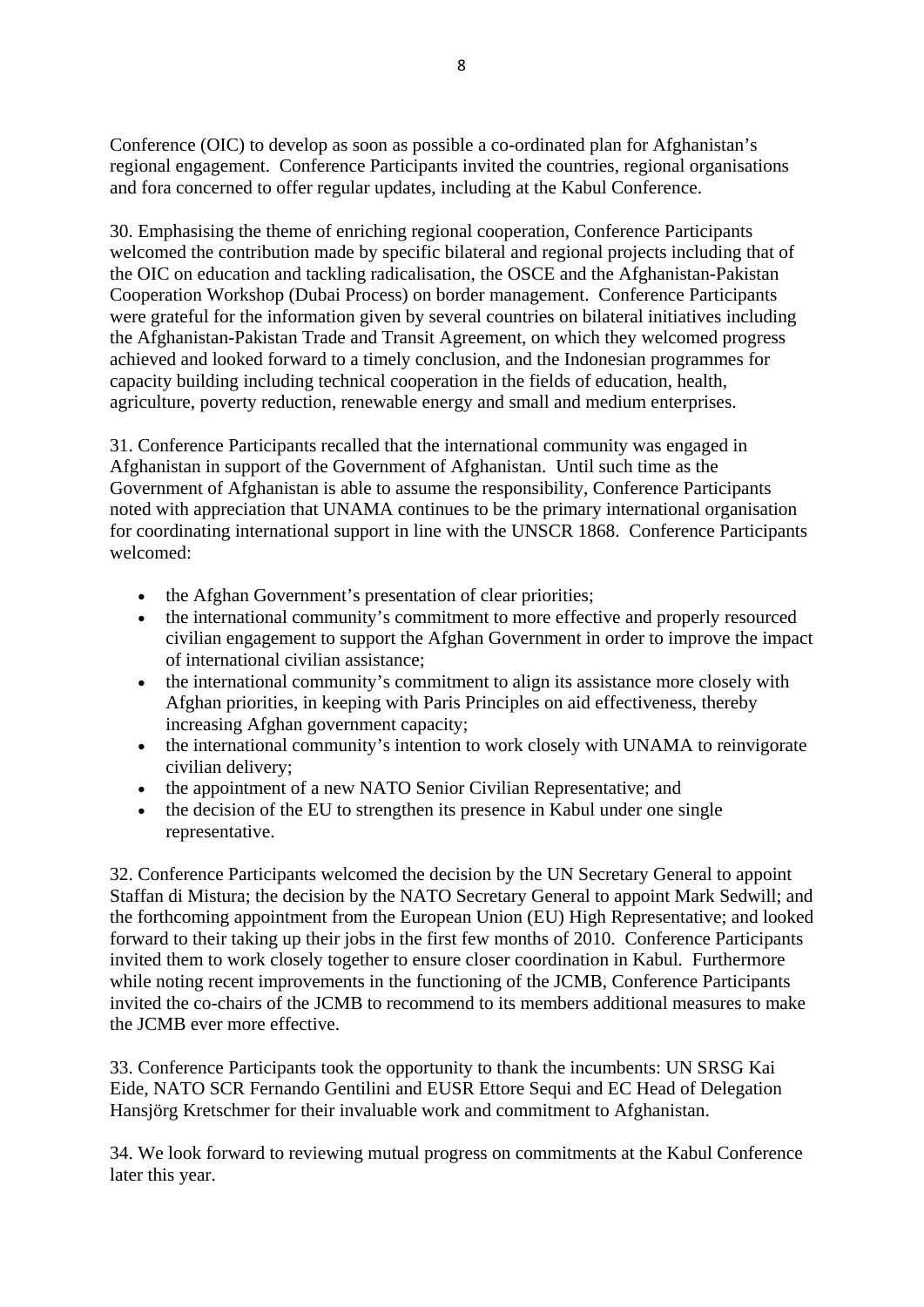## **Outcomes from Afghanistan: The London Conference**

A more stable and secure Afghanistan is vital to our national security and to that of the wider world. We can never allow Afghanistan to again be run by the brutal Taliban regime that gave safe haven to Al Qaeda – allowing them to launch attacks on the rest of the world as happened on September 11 2001.

To prevent this, the Government of Afghanistan (GoA) must be able to sustain its own security, exercise sovereignty over all its territory, offer its people representative government, bring about the conditions for economic prosperity, and play a constructive role in the region.

And the agreements between the international community and the GoA, made today at the conference, will be a springboard to bringing about the conditions for achieving these objectives.

In addition to the conference today, this week has seen meetings in London involving NGOs, UK and Afghan businesses, the British Afghan diaspora, parliamentarians and women's rights activists. We've also seen the announcement by the IMF and World Bank of \$1.6 billion in debt relief for Afghanistan through the Heavily Indebted Poor Countries Initiative.

#### **What was agreed?**

The more than 70 countries and international organisations present agreed today with the GoA:

- To develop a plan for phased transition to Afghan security lead province by province to begin, provided conditions are met, by late 2010/early 2011.
- Targets for significant increases in the Afghan Army and Police Force supported by the international community: 171,000 Afghan Army and 134,000 Afghan Police by the end of 2011, taking total security force numbers to over 300,000.
- Confirmation of a significant increase in international forces to support the training of Afghan forces. In total, the US have increased levels by 30,000 and the rest of the international community by 9,000, including the German contribution taking total force levels to around 135,000.
- Measures to tackle corruption, including the establishment of an independent Office of High Oversight and an independent Monitoring and Evaluation Mission.
- Better coordinated development assistance to be increasingly channelled through the GoA, supported by reforms to structures and budgets.
- A civilian surge to match the military surge, including new civilian leadership of the international community's programmes, with the appointment of Mark Sedwill, previously British Ambassador to Afghanistan, as NATO's Senior Civilian Representative, a new UN representative plus more civilians on the ground to support governance and economic development.
- Enhanced sub-national government to improve delivery of basic services to all Afghans.
- Support for the GoA's national Peace and Reintegration Programme, including financial support for a Peace and Reintegration Trust Fund, to offer economic